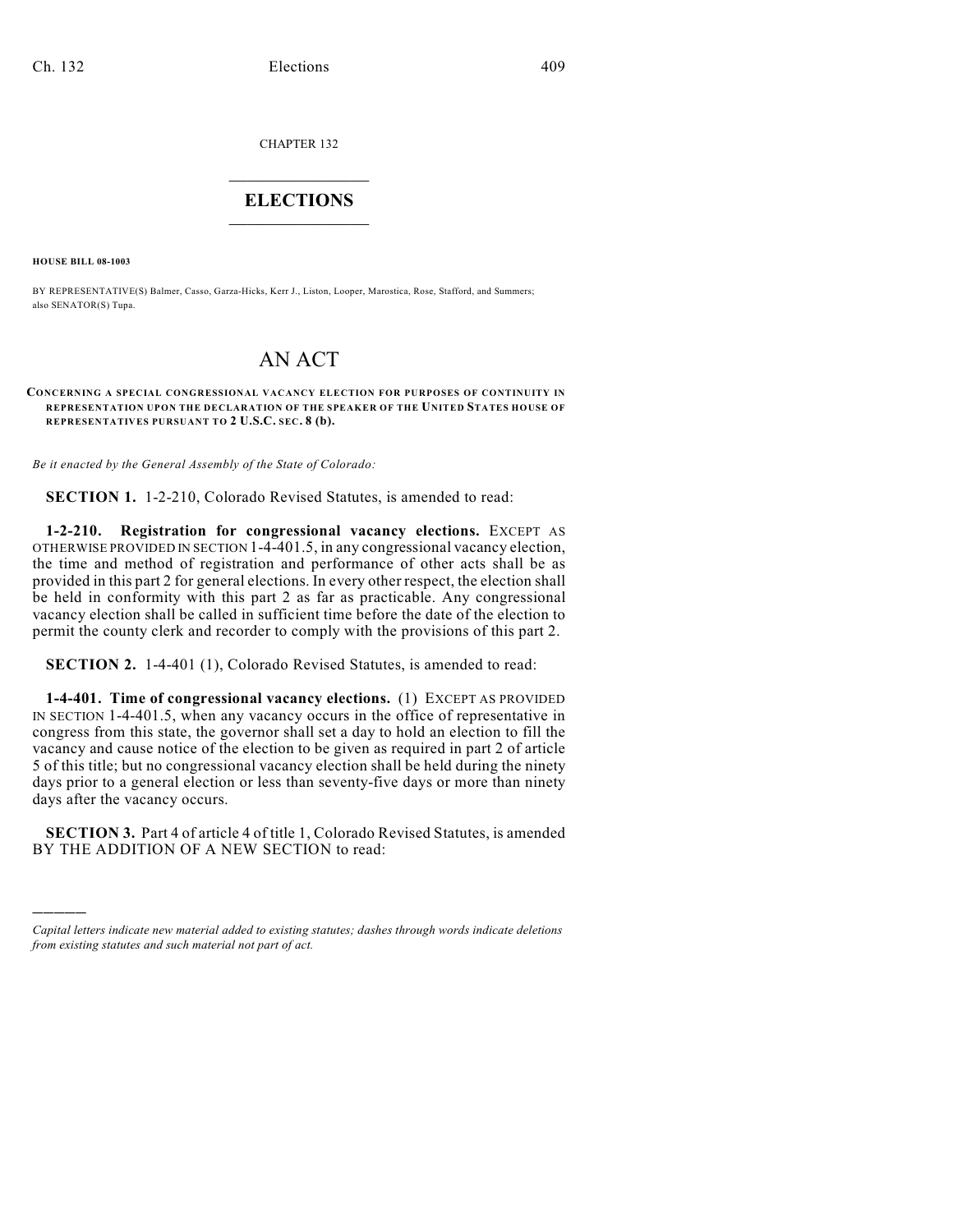410 Elections Ch. 132

**1-4-401.5. Special congressional vacancy election - continuity in representation - rules.** (1) IN THE EVENT OF A DECLARATION BY THE SPEAKER OF THE UNITED STATES HOUSE OF REPRESENTATIVES PURSUANT TO 2 U.S.C. SEC. 8 (b), THAT VACANCIES EXIST IN MORE THAN ONE HUNDRED OF THE OFFICES OF REPRESENTATIVES IN CONGRESS AND WHERE ONE OR MORE OF THOSE VACANCIES IS IN THE OFFICE OF REPRESENTATIVE IN CONGRESS FROM THIS STATE, THE GOVERNOR SHALL ISSUE A PROCLAMATION SETTING A DAY TO HOLD A SPECIAL CONGRESSIONAL VACANCY ELECTION. THE SPECIAL CONGRESSIONAL VACANCY ELECTION SHALL BE CONDUCTED ON A TUESDAY NOT MORE THAN FORTY-NINE DAYS AFTER THE DATE OF THE DECLARATION, UNLESS A GENERAL ELECTION FOR THE OFFICE IS TO BE HELD WITHIN SEVENTY-FIVE DAYS OF THE DATE OF THE DECLARATION.

(2) CANDIDATES AT THE SPECIAL CONGRESSIONAL VACANCY ELECTION SHALL BE NOMINATED BY THE PARTY CONGRESSIONAL CENTRAL COMMITTEE SELECTED PURSUANT TO SECTION 1-3-103 (3), NOT LATER THAN TEN DAYS AFTER THE DECLARATION BY THE SPEAKER OF THE UNITED STATES HOUSE OF REPRESENTATIVES DESCRIBED IN SUBSECTION (1) OF THIS SECTION.

(3) A PERSON WHO DESIRES TO BE AN UNAFFILIATED CANDIDATE AT THE SPECIAL CONGRESSIONAL VACANCY ELECTION SHALL SUBMIT TO THE SECRETARY OF STATE A NOTARIZED CANDIDATE'S STATEMENT OF INTENT TOGETHER WITH A NONREFUNDABLE FILING FEE OF FIVE HUNDRED DOLLARS.

(4) THE SECRETARY OF STATE SHALL HAVE THE AUTHORITY TO PROMULGATE RULES AS MAY BE NECESSARY TO ADMINISTER AND ENFORCE ANY PROVISION OF THIS SECTION OR TO ADJUST STATUTORY DEADLINES TO ENSURE THAT A SPECIAL CONGRESSIONAL VACANCY ELECTION IS HELD WITHIN THE TIME REQUIRED BY THIS SECTION AND 2 U.S.C. SEC. 8 (b).

**SECTION 4.** 1-4-403 (1), Colorado Revised Statutes, is amended to read:

**1-4-403. Nomination of unaffiliated candidates for congressional vacancy election.** (1) EXCEPT AS PROVIDED IN SECTION 1-4-401.5, candidates for congress at a congressional vacancy election who do not wish to affiliate with a major political party may be nominated pursuant to the provisions of section 1-4-802.

**SECTION 5.** 1-12-202, Colorado Revised Statutes, is amended to read:

**1-12-202. Vacancies in office of representative in congress.** EXCEPT AS PROVIDED IN SECTION 1-4-401.5, when any vacancy occurs in the office of representative in congress from this state, the governor shall set a day to hold a congressional vacancy election to fill the vacancy and cause notice of the election to be given as required in part 2 of article 5 of this title; but congressional vacancy elections shall not be held within the ninety-day period preceding a general election.

**SECTION 6. Effective date.** This act shall take effect at 12:01 a.m. on the day following the expiration of the ninety-day period after final adjournment of the general assembly that is allowed for submitting a referendum petition pursuant to article V, section 1 (3) of the state constitution, (August 6, 2008, if adjournment sine